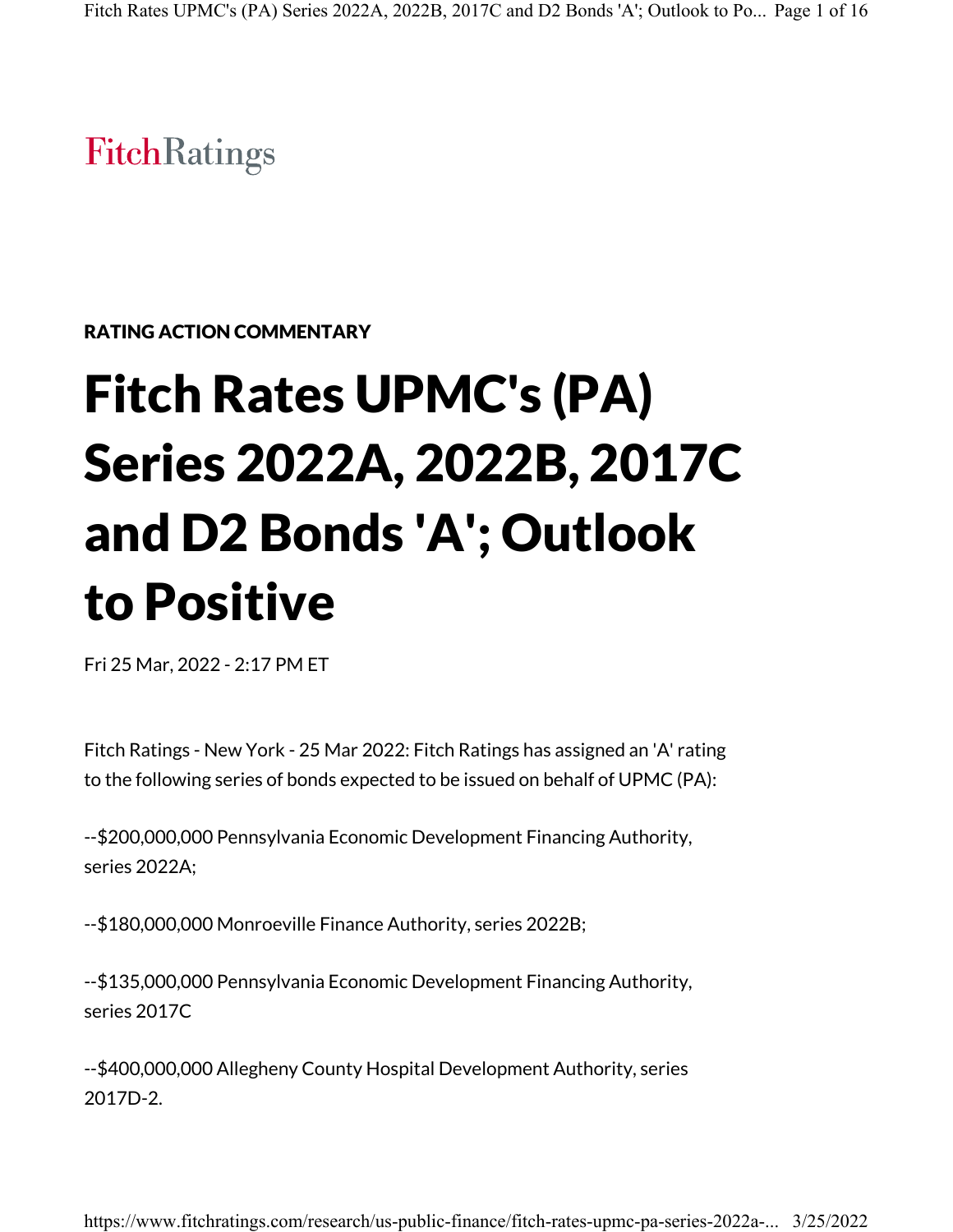In addition, Fitch has affirmed UPMC's Issuer Default Rating and revenue bond ratings on UPMC's outstanding parity debt issued by UPMC through various issuing authorities.

The Rating Outlook is revised to Positive from Stable.

# New Issue Details

The series 2022A and 2022B bonds are expected to be issued as fixed-rate, taxexempt bonds. Proceeds from the 2022A bonds include approximately \$100 million of new money for capital projects and, together with other funds, for the refunding of the outstanding Dauphin County General Authority Health System Revenue Bonds, Series 2012A (Pinnacle Health System Project).

Proceeds of the series 2022B will be applied towards refunding of a portion of the Monroeville Finance Authority series 2012 (UPMC). The series 2017C and 2017D-2 bonds will a variable rate remarketing to a new interest rate mode. The bonds will be sold via negotiation on or about April 4, 2022.

# **SECURITY**

The bonds are secured by a gross revenue pledge of the obligated group (OG). The series 2022A, 2022B, 2017C and 2017D-2 bonds will constitute parity debt under UPMC's 2007 master trust indenture. The Insurance Division, which is not in the OG, but owned by the corporate parent, accounted for approximately 53% of 2021 system operating revenues (before eliminations).

# ANALYTICAL CONCLUSION

UPMC's 'A' ratings and the revision of the Outlook to Positive are based on its leading market share position in its core markets of Allegheny County and Western Pennsylvania and solid presence in the larger service area that now encompasses Maryland and New York, materially improved capital related metrics due to positive liquidity growth over the last two years and the presence of a mature and profitable health plan, all of which support the improvement in UPMC's financial profile.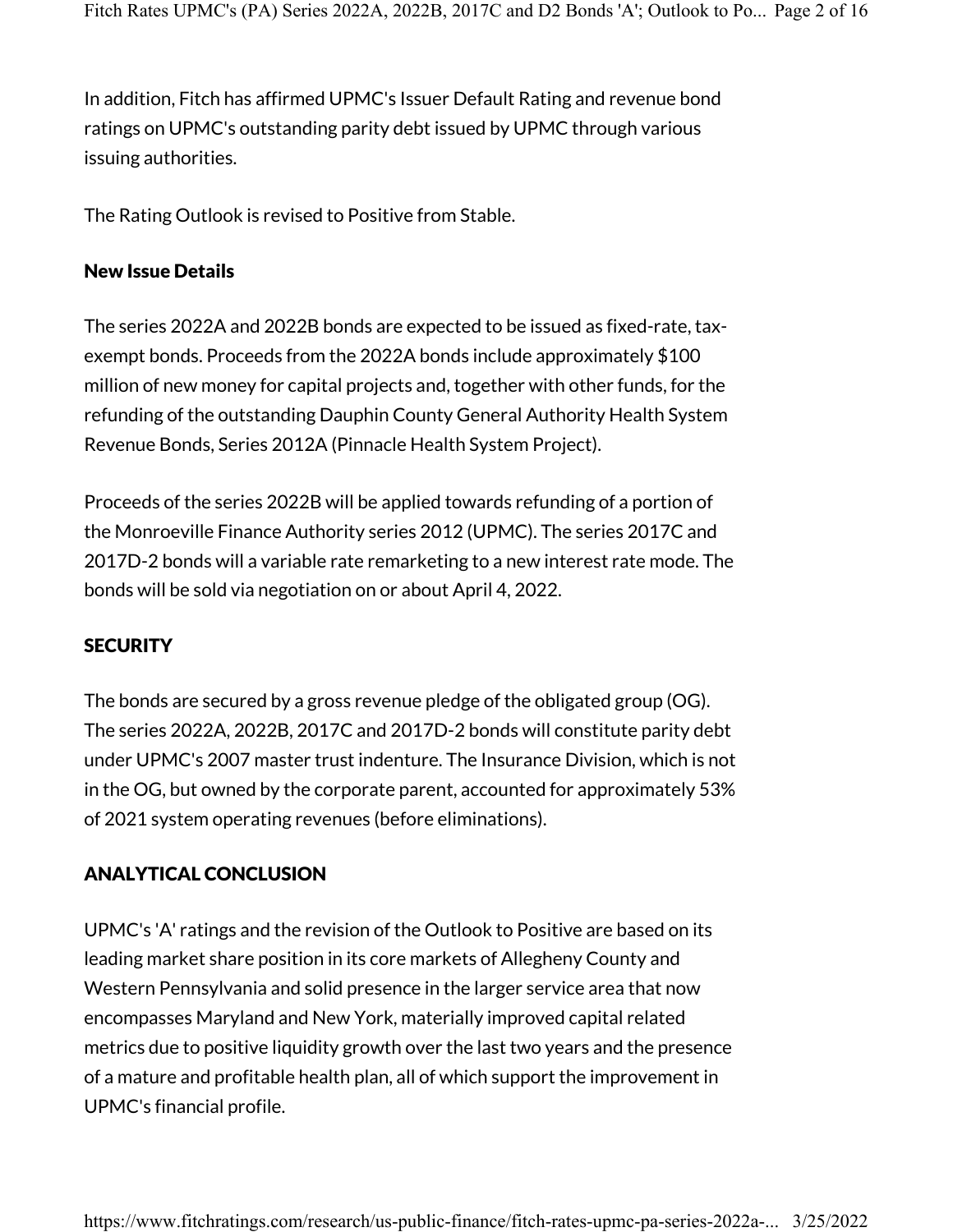UPMC has demonstrated considerable growth in recent years, pursuing strategic investments to position the organization as an essential, innovative provider on both the clinical and health plan side. The strengthened leverage metrics supporting the Positive Outlook provide a solid platform for the system to continue to develop its long-term strategic plans, which Fitch expects could dampen UPMC's profitability to ranges more consistent with the pre-2020 level in the near term. Positive rating action would require that the somewhat lower profitability does not dilute the maintenance of the stronger leverage metrics over the next 12 to 18 months.

#### KEY RATING DRIVERS

**Revenue Defensibility: 'bbb'**

# Revenue Defensibility Lead

Leading Market Position Enhanced by Insurance Plans

# Revenue Defensibility

UPMC's significant credit strength continues to be its leading and growing market share in Allegheny County and the western Pennsylvania market. Fitch views UPMC's revenue diversification and integrated delivery model with its large aligned physician base, extensive health plan division and sizeable delivery network to be a material credit differentiator, and one which continues to significantly shift the market in Western Pennsylvania in UPMC's favor, as demonstrated by a percentage increase in its market share in 2021. The insurance plans are a source of revenue stability for the system while solidifying UPMC's health care presence in the state.

# **Operating Risk: 'bbb'**

# Operating Risk Lead

Weak Operating Margins Offset by Insurance Plans

# Operating Risk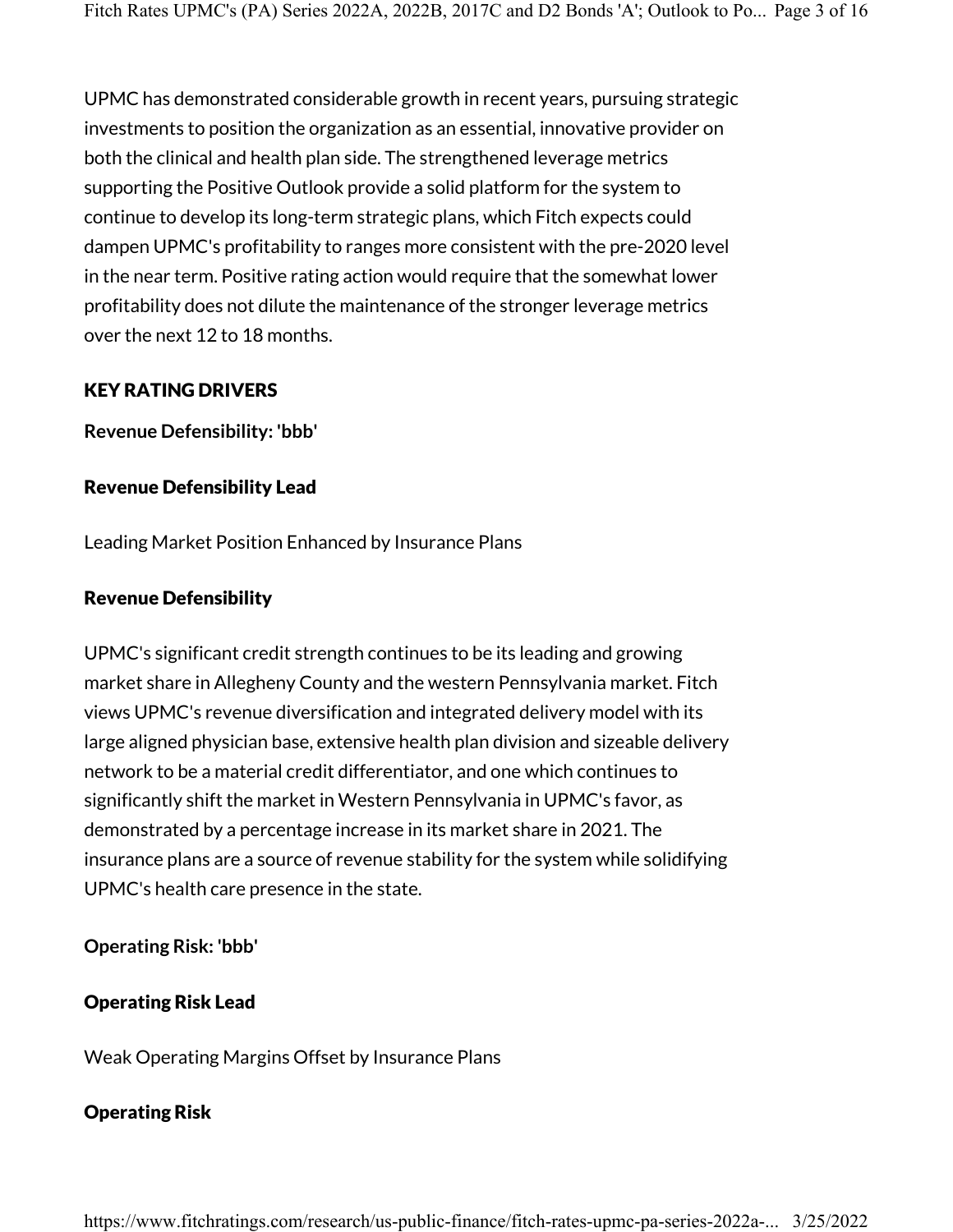UPMC's operating EBITDA margins were somewhat higher during the last two fiscal years, partially benefiting from the CARES Act relief funding, as well as the sale of a portion of an infusion therapy and special pharmacy in 2020. Management expects that operating EBITDA margins in the near term will be more in line with the pre-2020 range of about 4.5% due to the persistence of the tight labor market and inflationary pressures, and the residual impact of the pandemic on some volumes.

Despite the expectation of lower profitability in the next several years, Fitch is assessing a mid-range overall operating risk profile given the accretive health insurance operations and still manageable capital needs that provide a fair amount of spending flexibility. Due to its sizable insurance division, which accounts for close to 50% of operating revenues, UPMC's operating cash flow margin is lower than that of provider-only systems due to the lack of depreciation expense related to the health plans.

However, Fitch believes that the presence of the now fully mature and profitable health plan provides an offset to potential revenue volatility in the provider division, as was evident during the recent two years under the pandemic conditions.

#### **Financial Profile: 'a'**

# Financial Profile Lead

Gradually Improving Leverage Metrics

# Financial Profile

UPMC's leverage metrics have gradually improved over the last two years. UPMC's liquidity had always been low vis-a-vis the system's debt position, but liquidity increased significantly in 2020 with debt proceeds and improved operating results in 2020 and 2021. The strong financial profile is based on operating EBITDA margins sustained at a minimum of 4.5% and UPMC's debt maintained at about the current level even with some level of future borrowing that would be offset by principal amortization.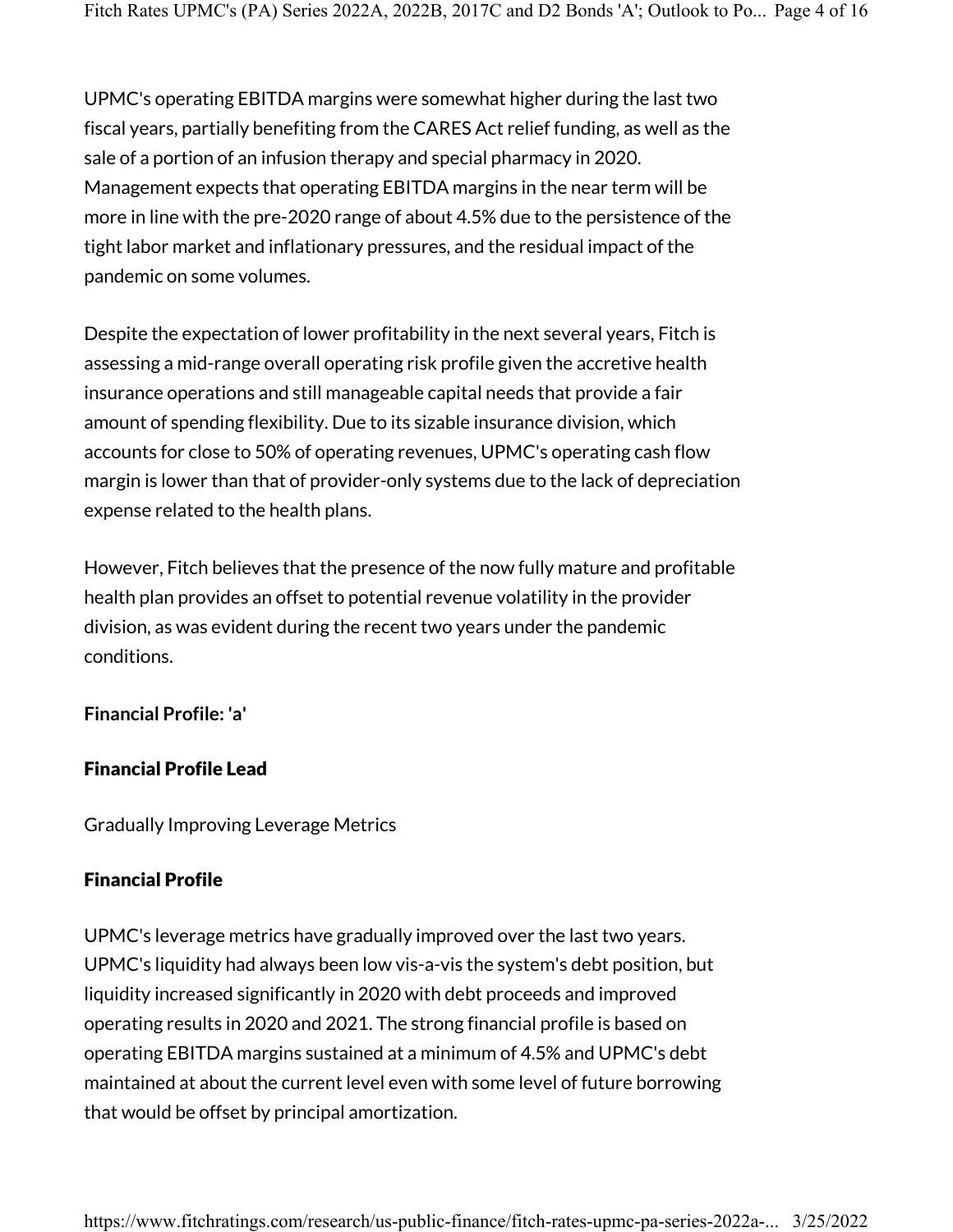Fitch Rates UPMC's (PA) Series 2022A, 2022B, 2017C and D2 Bonds 'A'; Outlook to Po... Page 5 of 16

#### Asymmetric Additional Risk Considerations

No asymmetric additional risk considerations were applied in this rating determination.

#### RATING SENSITIVITIES

Factors that could, individually or collectively, lead to positive rating action/upgrade:

--Sustained improvement in unrestricted cash-to-adjusted debt at a level better than 120%;

--Meeting Fitch's expectation for operating EBITDA margins in the mid-4% range.

Factors that could, individually or collectively, lead to negative rating action/downgrade:

--Margin compression below Fitch's current expectations;

--High capital spending that requires significant additional cash or debt commitments such that cash-to-adjusted debt falls below 120%.

#### BEST/WORST CASE RATING SCENARIO

International scale credit ratings of Sovereigns, Public Finance and Infrastructure issuers have a best-case rating upgrade scenario (defined as the 99th percentile of rating transitions, measured in a positive direction) of three notches over a three-year rating horizon; and a worst-case rating downgrade scenario (defined as the 99th percentile of rating transitions, measured in a negative direction) of three notches over three years. The complete span of best- and worst-case scenario credit ratings for all rating categories ranges from 'AAA' to 'D'. Best- and worst-case scenario credit ratings are based on historical performance. For more information about the methodology used to determine sector-specific best- and worst-case scenario credit ratings, visit

https://www.fitchratings.com/site/re/10111579.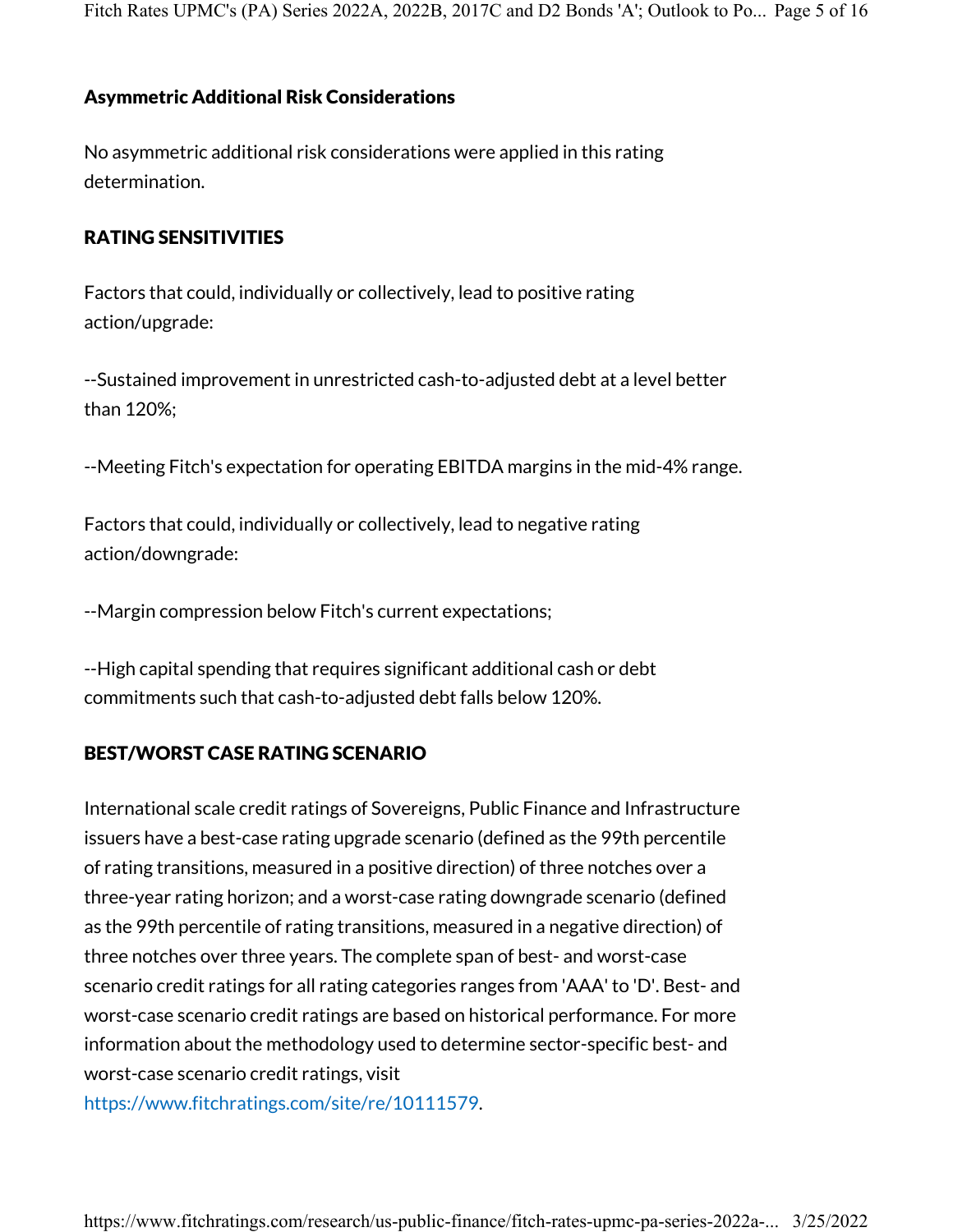# CREDIT PROFILE

UPMC is the largest health care system and non-governmental employer in Pennsylvania, as well as one of the largest integrated health care delivery networks in the country. It is also one of the world's leading organ transplant centers. With 40 hospitals and more than 700 clinical locations in the region, along with 5,200 employed physicians and 4.1 million covered lives in its network of health insurance plans, UPMC reported total revenues of over \$24.4 billion in fiscal 2021.

Over the last four years, UPMC's revenue base, assets and liabilities have grown quickly with the growth of its health plans and targeted acquisitions. The system does not have any other acquisition targets at this time. In addition to its provider and insurance operations, UPMC operates a couple of hospitals internationally and it continues to invest in UPMC Enterprises, which focuses on emerging technologies in translational sciences and digital solutions.

# Revenue Defensibility

# Revenue Source Characteristics

Less than 20% of UPMC's gross patient revenue is represented by Medicaid and self-pay, supporting the 'bbb' assessment for revenue defensibility. UPMC is the largest medical insurer in Western Pennsylvania with approximately 32% of the insured market, up from 21% in 2014. All the other insurers account for roughly 33% of the market and Highmark represents 22% of the insurer market.

Fitch views favorably the close to 50% of UPMC's revenues being generated by its health plan division, which serves as a natural hedge as demonstrated during the past two years of the pandemic, which depressed volumes but allowed higher revenue generation from insurance premiums. Most of UPMC's commercial plan revenue originates from its own UPMC plans, with about 9% from Highmark Health's commercial contracts, although that number is expected to grow following the 10-year agreement entered into in 2019 between Highmark and UPMC that keeps most UPMC providers and hospitals in network for Highmark insurance plan enrollees.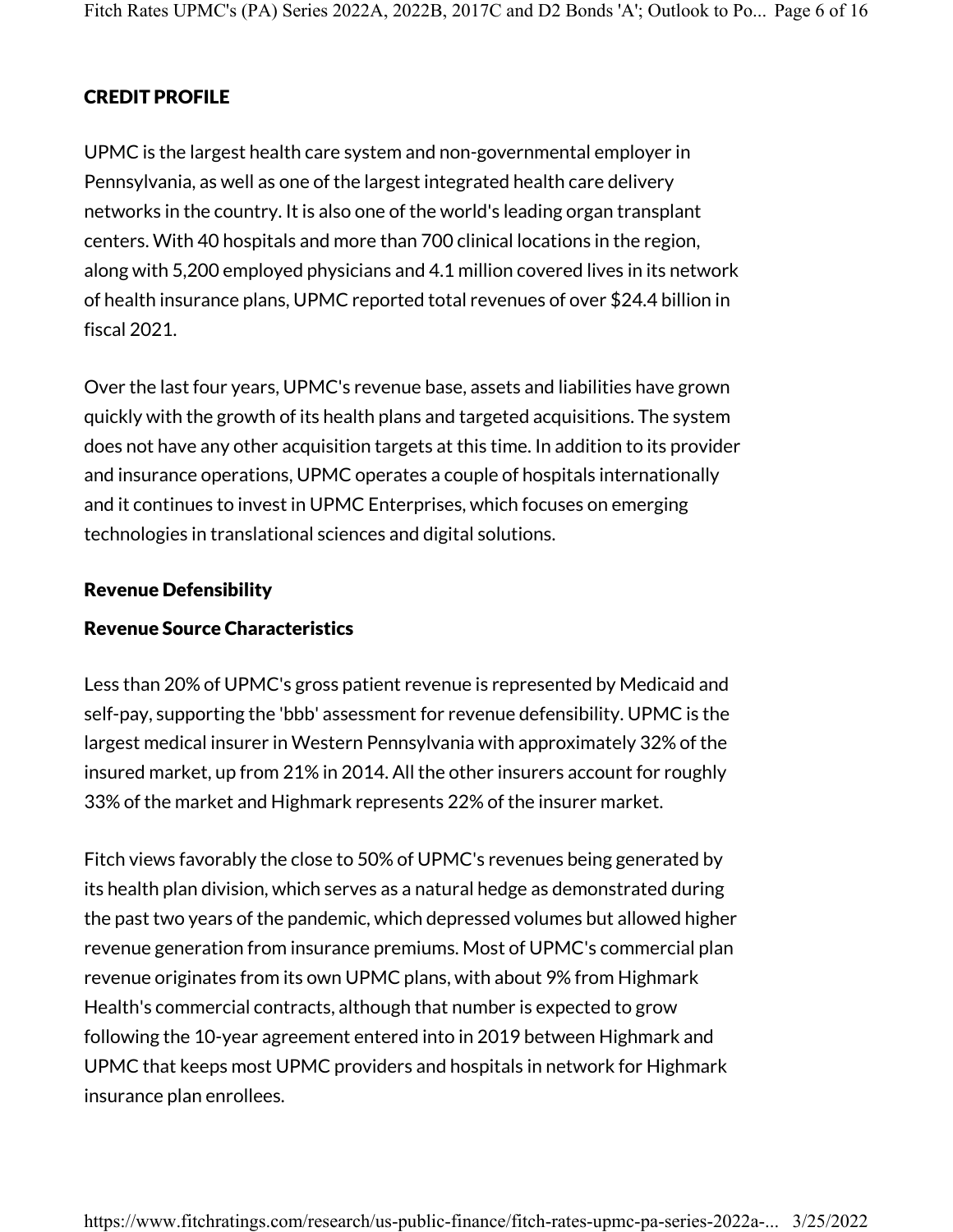# Market Position

UPMC holds a strong and leading market share in the western Pennsylvania market with an estimated 61% share in Allegheny County, which has population of 1.2 million, and continues to maintain leading share of 45% of the 29 counties in western Pennsylvania including Allegheny County. Allegheny County is a competitive market served by two integrated delivery systems, UPMC and the Allegheny Health Network (AHN), the result of Highmark's affiliation with West Penn Allegheny Health System, but UPMC maintains the clear leading position and was able to increase its market share by a percentage point in the last year.

UPMC is continuing to strengthen market share in central Pennsylvania and has in recent years expanded into Maryland and western New York. With recent strategic acquisitions and affiliations, UPMC is well-positioned for a statewide strategic presence. The system continues to enhance its clinical offerings in regional strategies to attract higher acuity business and is developing innovative platforms to better respond and compete in a consumer-centric environment.

#### Service Area Characteristics

UPMC's 29-county service area has a population of approximately four million people. Its home county of Allegheny County has a senior population of almost 20%, driving higher demand for health care services. However, the area's overall population is flat to slightly declining, resulting from an absence of organic growth. Median income and poverty levels in the region are in line with those in the rest of the state and the U.S.

# Operating Risk

# Operating Cost Flexibility

UPMC's revenues continued to grow in fiscal 2021 to \$24.4 billion, a 5.5% increase, partially driven by the growth in its insurance division. The system reported operating income of \$843 million, equal to an operating margin of 2.8% and operating EBITDA margin of 6.3%, a slight decrease from the 6.6% operating EBITDA margin in the prior year. UPMC's volumes are gradually returning to precoronavirus levels, though the system experienced a big increase in coronavirus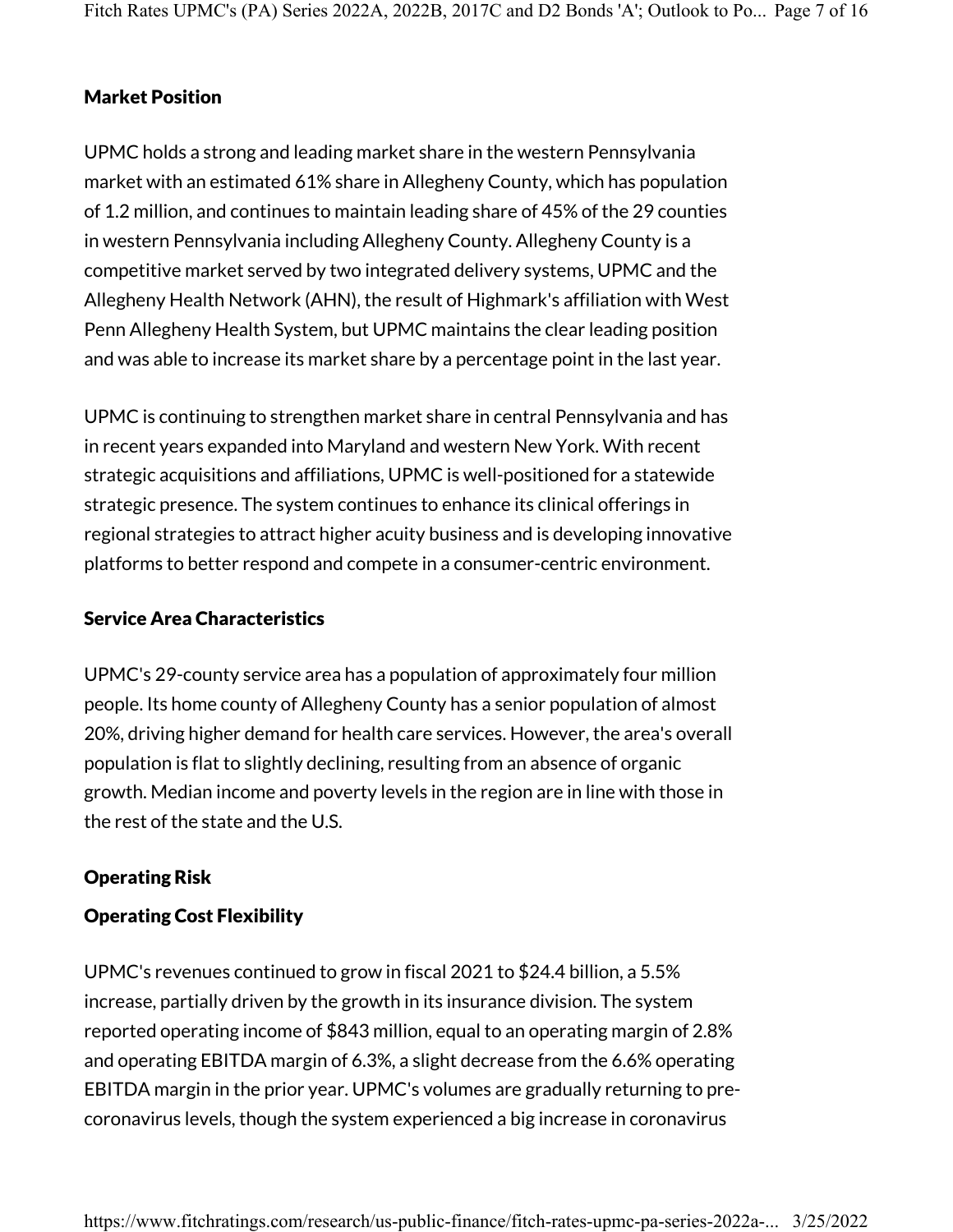cases in the 2020-2021 winter months, as well as in late 2021, with COVID-19 spiking to 20% of inpatient census.

Additionally, the system was experiencing staff retention challenges and pressures, driving higher salary expense, which included significant merit increases and a \$50 million employee appreciation bonus in 2021, as well as higher medical expenses ratio from higher medical claims expense. Operating revenues in 2021 included \$264 million from the CARES Act relief funding; in 2020 UPMC recorded \$380 million under the Act.

Fitch continues to believe that UPMC's strong market position and scale provide the system with the opportunity to better manage its own rates and expenses within its integrated network in the long run, but the next several years will be decisive in determining whether the system can attain higher levels of profitability, though not likely at the level of the last two years.

In the meantime, UPMC is focusing on further improvements from eliminating variation throughout its care settings, site utilization and maximizing regional hubs, consolidating support structure and administration, and improving access through more responsive appointment scheduling, as well as optimizing medical claims; all of which are ongoing efforts. UPMC has also instituted an innovative staff retention model based on a performance ladder, and has launched its own travel agency, but anticipates that the nationwide staff dislocation will take a couple of years to return to a steadier state.

#### Capital Expenditure Requirements

After scaling back capex in 2020 and 2021 to around \$800 million, UPMC is now projecting to increase capex spending to about \$1 billion to \$1.2 billion in 2022 and 2023 before capex normalizes to around to \$1 billion (approximately 1.2x depreciation) in the outer years of Fitch's five year forward look. The system's capex investment includes \$2 billion in support of two large strategic projects planned or underway for a 650-bed tower at UPMC Presbyterian (construction starting summer 2022), a nine-story UPMC Vision and Rehabilitation Tower at UPMC Mercy (completion spring 2023), as well as a number of smaller expansions and ambulatory projects throughout UPMC's service areas.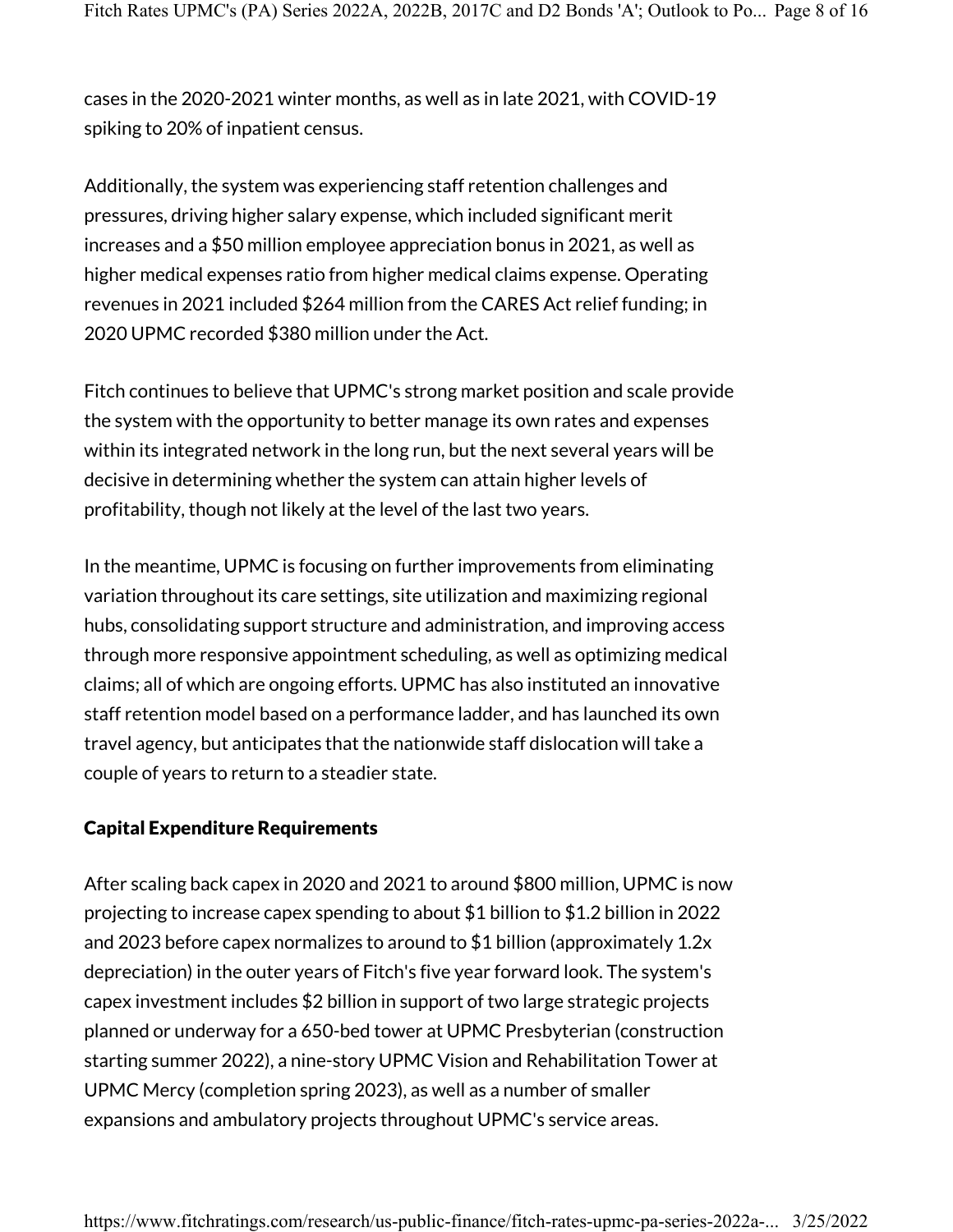UPMC's routine capital for construction and information technology (IT) is now over \$400 million annually with another \$225 million in capital commitments related to recent acquisitions. UPMC has some capex flexibility with manageable capital needs and a healthy average age of plant of 9.7 years as of the end of 2021, with capex averaging close to 130% of depreciation over the last five years.

#### Financial Profile

#### Fitch Case Analysis

UPMC reported cash and unrestricted investments at \$8.6 billion at Dec. 31, 2021, with Fitch excluding the \$515 million in Medicare advanced funds and \$104 million in payroll tax deferrals. The liquidity position translates to 136 days cash on hand (DCOH), an improvement from 93 DCOH at YE 2019. Fitch has historically factored into its analysis the fact that UPMC's insurance division, which generates close 50% of the consolidated system operating revenues/expenses, essentially reduces DCOH due to the medical claims flowing through its expense base.

At 2021 FYE, UPMC's cash-to-adjusted debt equaled 132% and net adjusted debt to adjusted EBITDA (NADAE) was favorably negative at 0.9x. No adjustments are made to the \$6.5 billion debt in Fitch's adjusted debt metrics as UPMC's pension is funded at a high 101% level and operating lease expenses are reflected as a liability on its balance sheet.

Fitch's forward-looking scenario assumes a portfolio stress of 12.6% for UPMC's unrestricted investments in year one before returning to investment returns of approximately 5.4% in the later years. Assuming that operating EBITDA margins are sustained at a minimum 4.5% and that no new debt is issued over the fiveyear period, cash-to-adjusted debt will meet the 120% cash-to-adjusted debt threshold and NADAE will be in a favorably negative position in the outer years of Fitch stressed case scenario, which is consistent with the 'a' financial profile in the context of a midrange revenue defensibility and midrange operating risk profile.

#### Asymmetric Additional Risk Considerations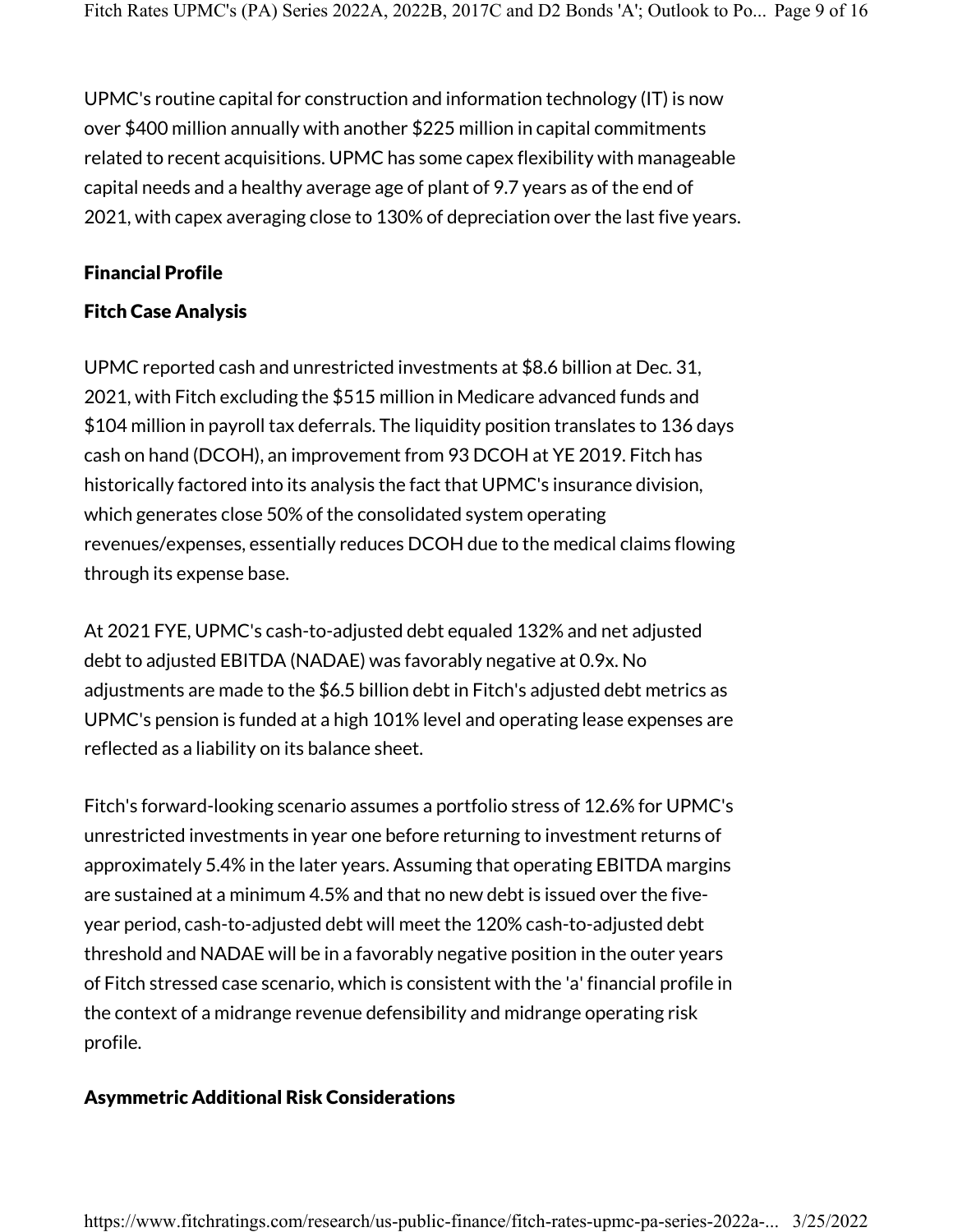No asymmetric additional risk considerations were applied in this rating determination.

#### Sources of Information

In addition to the sources of information identified in Fitch's applicable criteria specified below, this action was informed by information from Lumesis.

# REFERENCES FOR SUBSTANTIALLY MATERIAL SOURCE CITED AS KEY DRIVER OF RATING

The principal sources of information used in the analysis are described in the Applicable Criteria.

# ESG CONSIDERATIONS

Unless otherwise disclosed in this section, the highest level of ESG credit relevance is a score of '3'. This means ESG issues are credit-neutral or have only a minimal credit impact on the entity, either due to their nature or the way in which they are being managed by the entity. For more information on Fitch's ESG Relevance Scores, visit www.fitchratings.com/esg.

| <b>ENTITY/DEBT</b>                                      | <b>RATING</b>                                 | <b>PRIOR</b>                  |
|---------------------------------------------------------|-----------------------------------------------|-------------------------------|
| <b>UPMC Health System</b><br>(PA)                       | A Rating Outlook Stable<br>LT IDR<br>Affirmed | A Rating<br>Outlook<br>Stable |
| UPMC Health<br>System<br>(PA) / General<br>Revenues/1LT | A Rating Outlook Positive<br>LT<br>Affirmed   | A Rating<br>Outlook<br>Stable |

# RATING ACTIONS

#### VIEW ADDITIONAL RATING DETAILS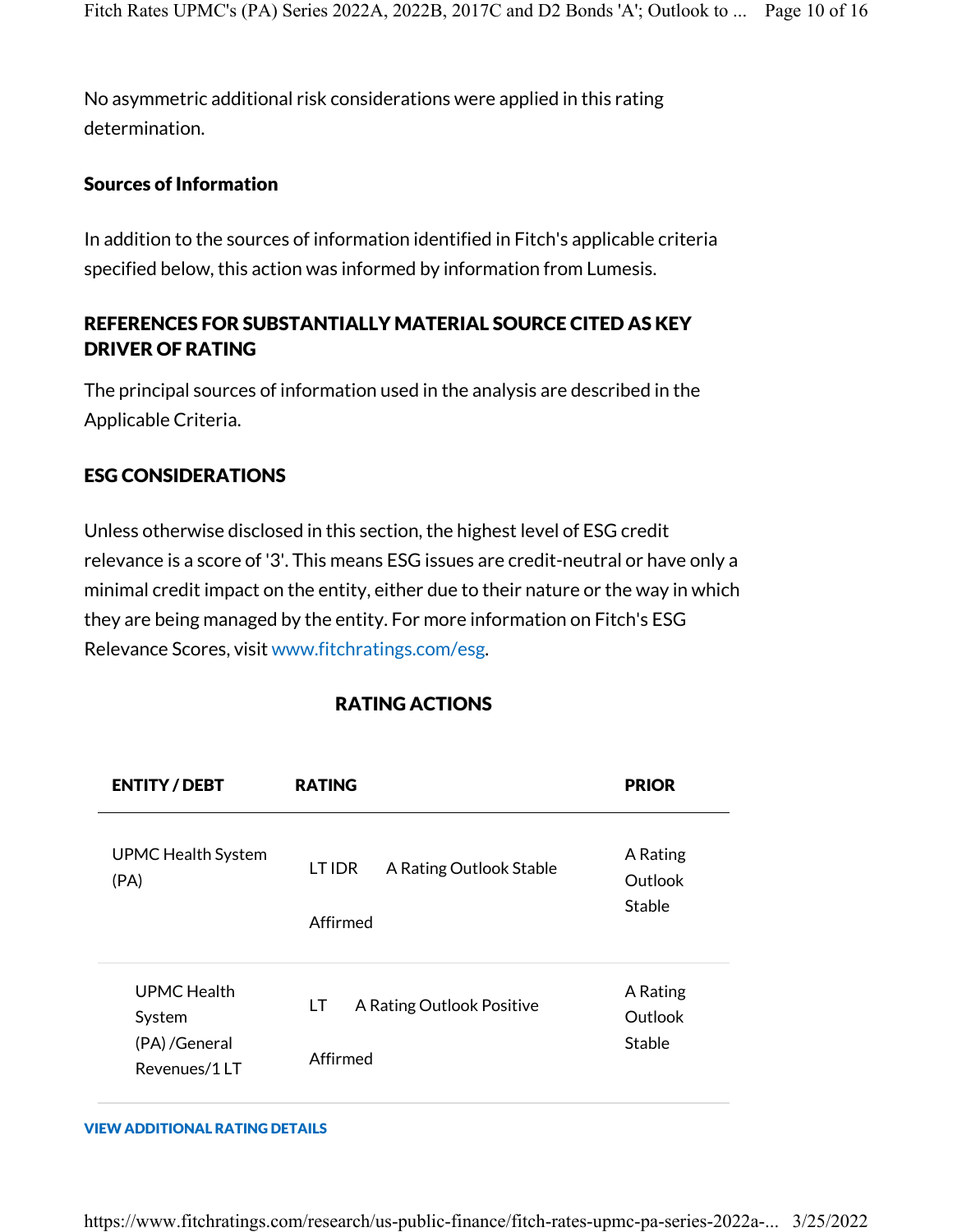# FITCH RATINGS ANALYSTS

**Eva Thein** Senior Director Primary Rating Analyst +1 212 908 0674 eva.thein@fitchratings.com Fitch Ratings, Inc. Hearst Tower 300 W. 57th Street New York, NY 10019

**Kevin Holloran** Senior Director Secondary Rating Analyst +1 512 813 5700 kevin.holloran@fitchratings.com

**Margaret Johnson, CFA** Director Committee Chairperson +1 212 908 0545 margaret.johnson@fitchratings.com

# MEDIA CONTACTS

**Sandro Scenga** New York +1 212 908 0278 sandro.scenga@thefitchgroup.com

Additional information is available on www.fitchratings.com

# PARTICIPATION STATUS

The rated entity (and/or its agents) or, in the case of structured finance, one or more of the transaction parties participated in the rating process except that the following issuer(s), if any, did not participate in the rating process, or provide additional information, beyond the issuer's available public disclosure.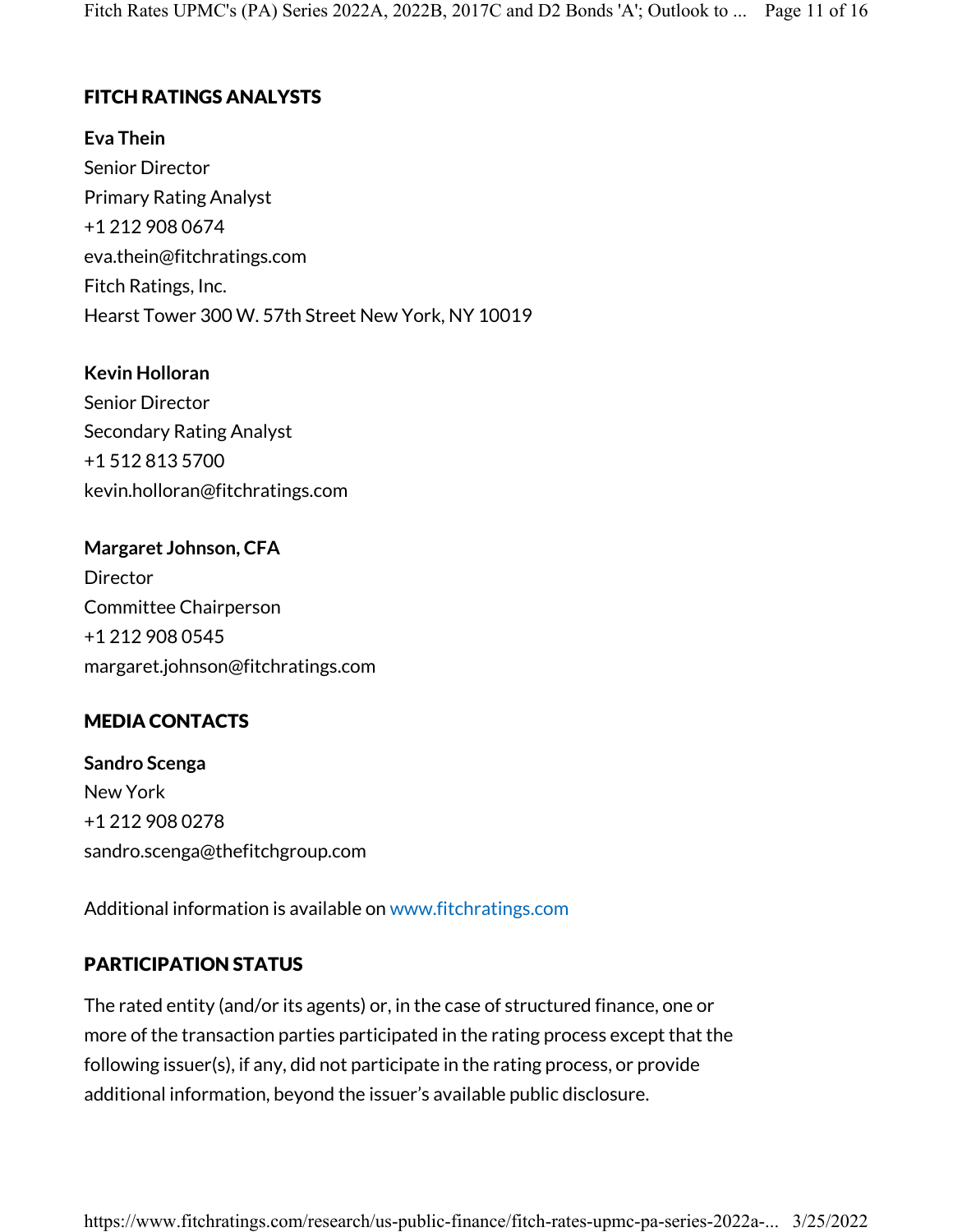# APPLICABLE CRITERIA

U.S. Not-For-Profit Hospitals and Health Systems Rating Criteria (pub. 18 Nov 2020) (including rating assumption sensitivity) Public Sector, Revenue-Supported Entities Rating Criteria (pub. 01 Sep 2021) (including rating assumption sensitivity)

# APPLICABLE MODELS

Numbers in parentheses accompanying applicable model(s) contain hyperlinks to criteria providing description of model(s).

Portfolio Analysis Model (PAM), v1.3.3 (1)

# ADDITIONAL DISCLOSURES

Dodd-Frank Rating Information Disclosure Form

Solicitation Status

Endorsement Policy

# ENDORSEMENT STATUS

Maryland Health & Higher Educational Facilities Authority (MD) EU Endorsed, UK End

 $\langle$  , and  $\rangle$ 

# DISCLAIMER

ALL FITCH CREDIT RATINGS ARE SUBJECT TO CERTAIN LIMITATIONS AND DISCLAIMERS. PLEASE READ THESE LIMITATIONS AND DISCLAIMERS BY FOLLOWING THIS LINK:

HTTPS://WWW.FITCHRATINGS.COM/UNDERSTANDINGCREDITRATINGS. IN ADDITION, THE FOLLOWING HTTPS://WWW.FITCHRATINGS.COM/RATING-DEFINITIONS-DOCUMENT DETAILS FITCH'S RATING DEFINITIONS FOR EACH RATING SCALE AND RATING CATEGORIES, INCLUDING DEFINITIONS RELATING TO DEFAULT. PUBLISHED RATINGS, CRITERIA, AND METHODOLOGIES ARE AVAILABLE FROM THIS SITE AT ALL TIMES. FITCH'S CODE OF CONDUCT, CONFIDENTIALITY, CONFLICTS OF INTEREST,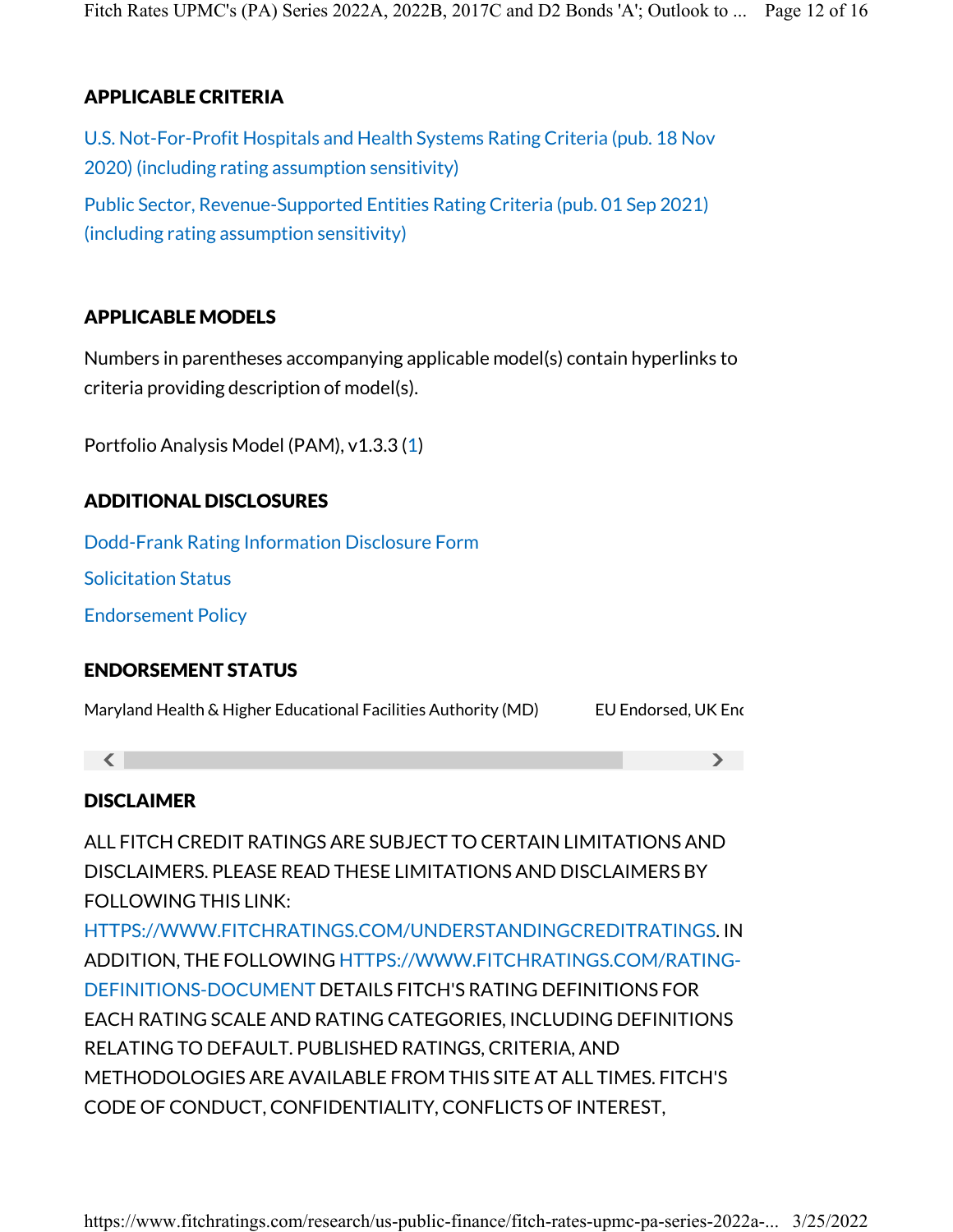AFFILIATE FIREWALL, COMPLIANCE, AND OTHER RELEVANT POLICIES AND PROCEDURES ARE ALSO AVAILABLE FROM THE CODE OF CONDUCT SECTION OF THIS SITE. DIRECTORS AND SHAREHOLDERS RELEVANT INTERESTS ARE AVAILABLE AT

HTTPS://WWW.FITCHRATINGS.COM/SITE/REGULATORY. FITCH MAY HAVE PROVIDED ANOTHER PERMISSIBLE SERVICE OR ANCILLARY SERVICE TO THE RATED ENTITY OR ITS RELATED THIRD PARTIES. DETAILS OF PERMISSIBLE SERVICE(S) FOR WHICH THE LEAD ANALYST IS BASED IN AN ESMA- OR FCA-REGISTERED FITCH RATINGS COMPANY (OR BRANCH OF SUCH A COMPANY) OR ANCILLARY SERVICE(S) CAN BE FOUND ON THE ENTITY SUMMARY PAGE FOR THIS ISSUER ON THE FITCH RATINGS WEBSITE.

#### READ LESS

# COPYRIGHT

Copyright © 2022 by Fitch Ratings, Inc., Fitch Ratings Ltd. and its subsidiaries. 33 Whitehall Street, NY, NY 10004. Telephone: 1-800-753-4824, (212) 908-0500. Fax: (212) 480-4435. Reproduction or retransmission in whole or in part is prohibited except by permission. All rights reserved. In issuing and maintaining its ratings and in making other reports (including forecast information), Fitch relies on factual information it receives from issuers and underwriters and from other sources Fitch believes to be credible. Fitch conducts a reasonable investigation of the factual information relied upon by it in accordance with its ratings methodology, and obtains reasonable verification of that information from independent sources, to the extent such sources are available for a given security or in a given jurisdiction. The manner of Fitch's factual investigation and the scope of the third-party verification it obtains will vary depending on the nature of the rated security and its issuer, the requirements and practices in the jurisdiction in which the rated security is offered and sold and/or the issuer is located, the availability and nature of relevant public information, access to the management of the issuer and its advisers, the availability of pre-existing thirdparty verifications such as audit reports, agreed-upon procedures letters, appraisals, actuarial reports, engineering reports, legal opinions and other reports provided by third parties, the availability of independent and competent third- party verification sources with respect to the particular security or in the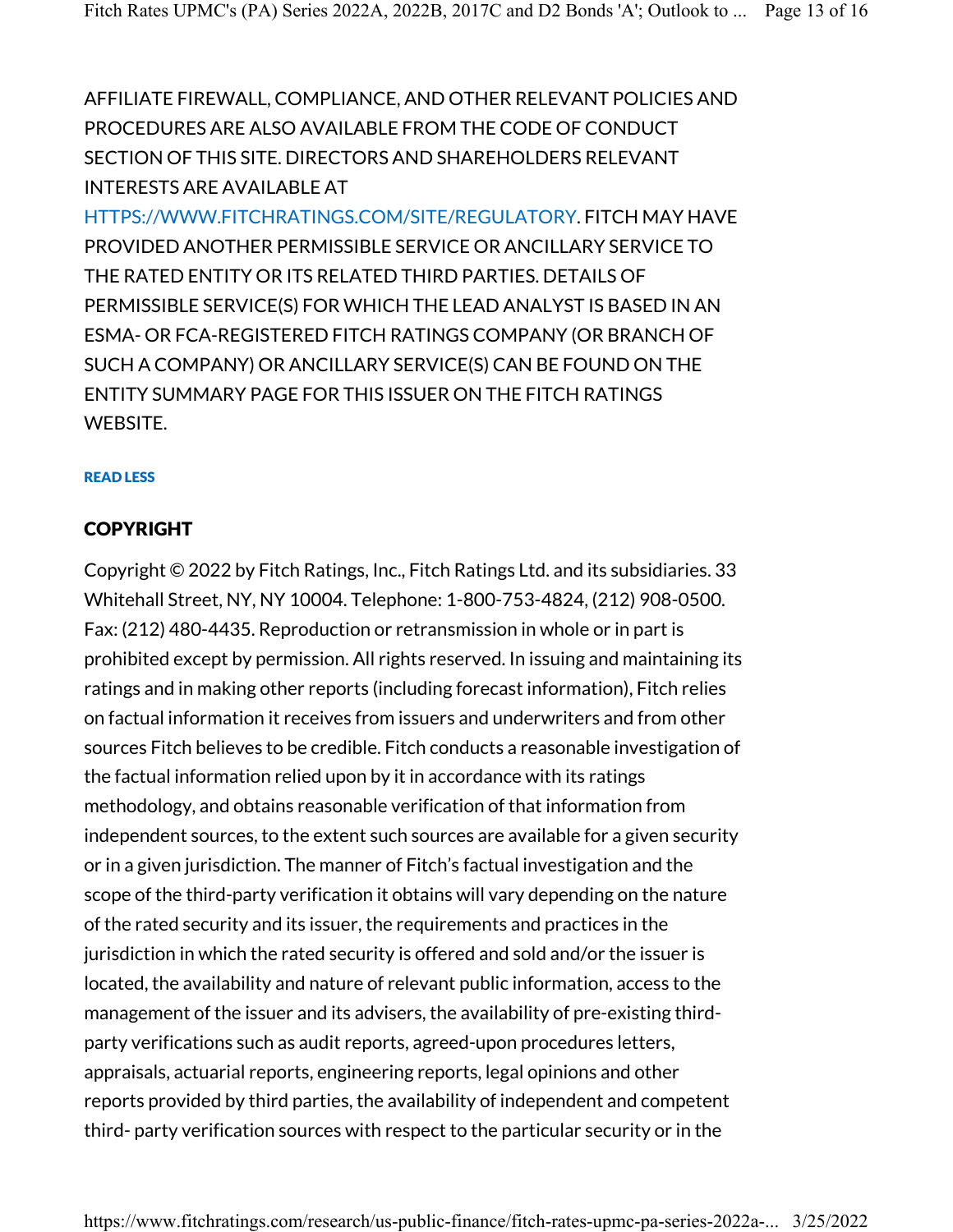particular jurisdiction of the issuer, and a variety of other factors. Users of Fitch's ratings and reports should understand that neither an enhanced factual investigation nor any third-party verification can ensure that all of the information Fitch relies on in connection with a rating or a report will be accurate and complete. Ultimately, the issuer and its advisers are responsible for the accuracy of the information they provide to Fitch and to the market in offering documents and other reports. In issuing its ratings and its reports, Fitch must rely on the work of experts, including independent auditors with respect to financial statements and attorneys with respect to legal and tax matters. Further, ratings and forecasts of financial and other information are inherently forward-looking and embody assumptions and predictions about future events that by their nature cannot be verified as facts. As a result, despite any verification of current facts, ratings and forecasts can be affected by future events or conditions that were not anticipated at the time a rating or forecast was issued or affirmed. The information in this report is provided "as is" without any representation or warranty of any kind, and Fitch does not represent or warrant that the report or any of its contents will meet any of the requirements of a recipient of the report. A Fitch rating is an opinion as to the creditworthiness of a security. This opinion and reports made by Fitch are based on established criteria and methodologies that Fitch is continuously evaluating and updating. Therefore, ratings and reports are the collective work product of Fitch and no individual, or group of individuals, is solely responsible for a rating or a report. The rating does not address the risk of loss due to risks other than credit risk, unless such risk is specifically mentioned. Fitch is not engaged in the offer or sale of any security. All Fitch reports have shared authorship. Individuals identified in a Fitch report were involved in, but are not solely responsible for, the opinions stated therein. The individuals are named for contact purposes only. A report providing a Fitch rating is neither a prospectus nor a substitute for the information assembled, verified and presented to investors by the issuer and its agents in connection with the sale of the securities. Ratings may be changed or withdrawn at any time for any reason in the sole discretion of Fitch. Fitch does not provide investment advice of any sort. Ratings are not a recommendation to buy, sell, or hold any security. Ratings do not comment on the adequacy of market price, the suitability of any security for a particular investor, or the tax-exempt nature or taxability of payments made in respect to any security. Fitch receives fees from issuers, insurers, guarantors, other obligors, and underwriters for rating securities. Such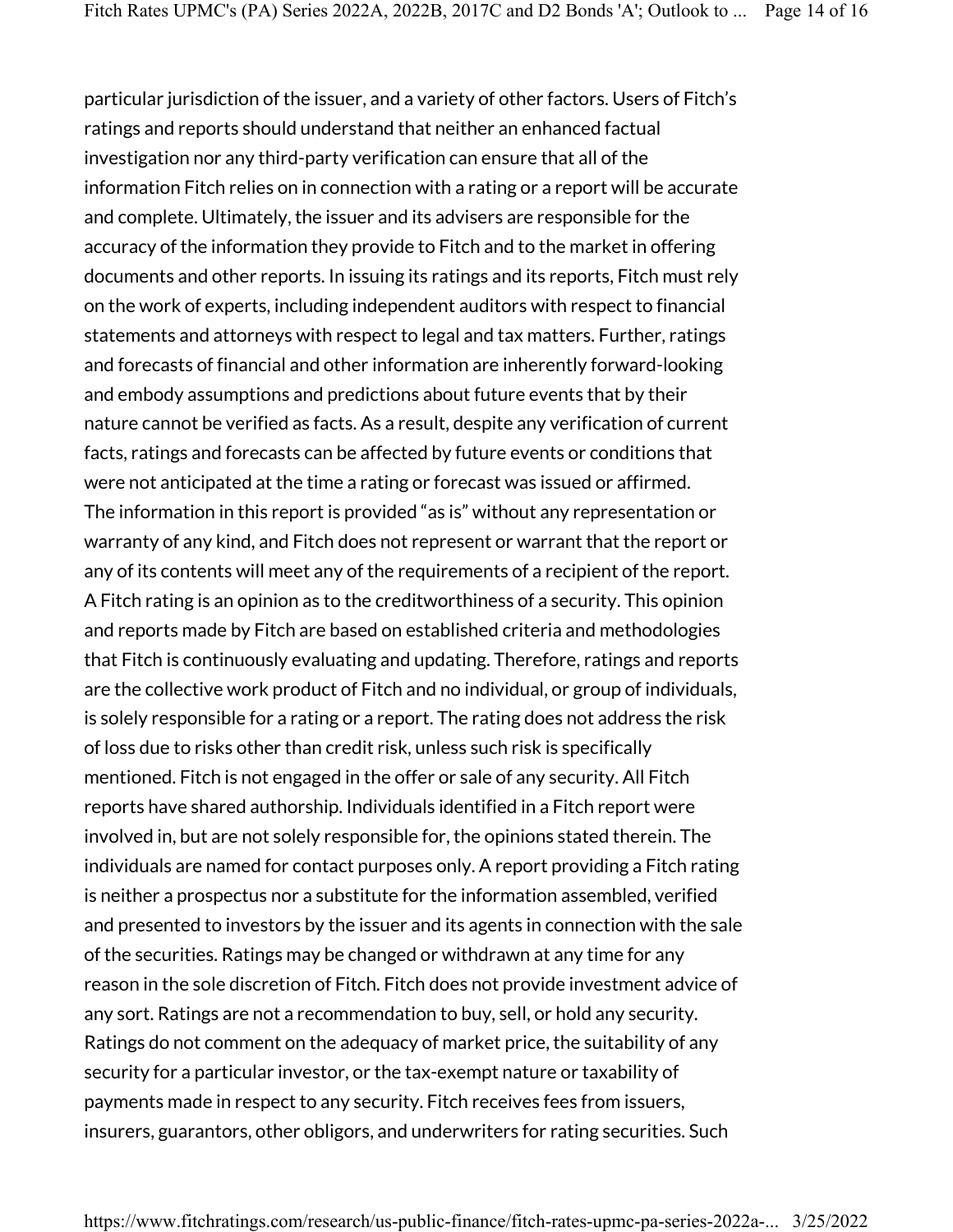fees generally vary from US\$1,000 to US\$750,000 (or the applicable currency equivalent) per issue. In certain cases, Fitch will rate all or a number of issues issued by a particular issuer, or insured or guaranteed by a particular insurer or guarantor, for a single annual fee. Such fees are expected to vary from US\$10,000 to US\$1,500,000 (or the applicable currency equivalent). The assignment, publication, or dissemination of a rating by Fitch shall not constitute a consent by Fitch to use its name as an expert in connection with any registration statement filed under the United States securities laws, the Financial Services and Markets Act of 2000 of the United Kingdom, or the securities laws of any particular jurisdiction. Due to the relative efficiency of electronic publishing and distribution, Fitch research may be available to electronic subscribers up to three days earlier than to print subscribers.

For Australia, New Zealand, Taiwan and South Korea only: Fitch Australia Pty Ltd holds an Australian financial services license (AFS license no. 337123) which authorizes it to provide credit ratings to wholesale clients only. Credit ratings information published by Fitch is not intended to be used by persons who are retail clients within the meaning of the Corporations Act 2001 Fitch Ratings, Inc. is registered with the U.S. Securities and Exchange Commission as a Nationally Recognized Statistical Rating Organization (the "NRSRO"). While certain of the NRSRO's credit rating subsidiaries are listed on Item 3 of Form NRSRO and as such are authorized to issue credit ratings on behalf of the NRSRO (see https://www.fitchratings.com/site/regulatory), other credit rating subsidiaries are not listed on Form NRSRO (the "non-NRSROs") and therefore credit ratings issued by those subsidiaries are not issued on behalf of the NRSRO. However, non-NRSRO personnel may participate in determining credit ratings issued by or on behalf of the NRSRO.

#### READ LESS

#### SOLICITATION STATUS

The ratings above were solicited and assigned or maintained by Fitch at the request of the rated entity/issuer or a related third party. Any exceptions follow below.

#### ENDORSEMENT POLICY